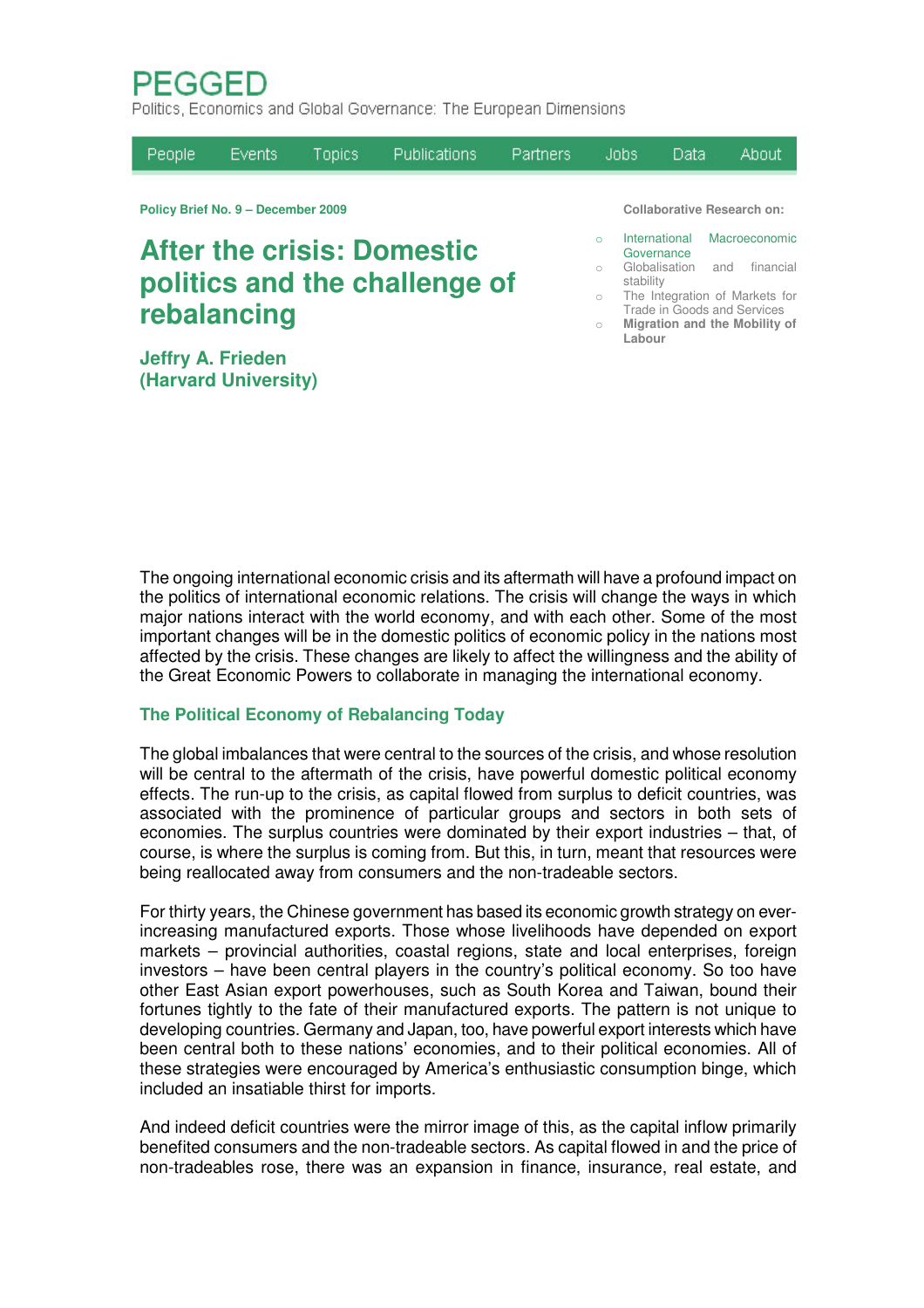services more generally. Meanwhile, tradeables producers were weakened, especially as the capital inflow led to a surge in imports. Borrowing fed spending sprees in the United States, the United Kingdom, Spain, and elsewhere, with much of the spending going to imports, and much of the rest going to financial services and real estate. The American real estate bubble was only the largest – but not the most extreme – example. In Spain, another deficit country, housing prices tripled over the decade to 2007, at the end of which one job in seven was in construction; at the peak of the boom, more houses were being built every year in Spain than in France, Italy, and Germany *combined*.

Eventually, as the inevitable rebalancing takes hold, borrowing nations must reduce their deficits and lending nations their surpluses. The deficit countries have to wean themselves from foreign borrowing, and to service their debts. During the borrowing spree, the deficit countries consumed more than they produced and invested more than they saved; now they have to produce more than they consume and save more than they invest; they also have to increase exports and reduce imports. The domestic political economy of this sort of adjustment cannot be popular, involving as it does reduced consumption and lower real wages. While some will applaud the decline in housing prices, and the shrinkage of oversized financial sectors and overpaid financiers, much of the previous economic growth of the deficit countries was dependent upon these industries. Without capital flooding in, without a ceaseless stream of new building, without a continual rise in home prices to make homeowners feel richer, many of the sources of the past decade's prosperity will dry up. Now economic growth will have to depend on a reorientation of the previous deficit economies toward making belt-tightened nations more efficient, and their products more competitive. The easy days of credit-financed growth are over.

Surplus countries face problems, too, which are the mirror image of these adjustments. They have to reduce their dependence on exports, which implies that they have to increase consumption and activity in the non-tradeables sector. Exporters will be less favored than they were in the upswing, as their economies turn away from relying on the export sector and toward the promotion of consumption and domestic services. This process might be driven by stronger national currencies – almost certainly the case in China, probably the case in Germany – or from a generalized decline in the demand for imports from foreign markets now struggling with austerity. From Shanghai to the Rhineland, industries will need to find expanded markets at home, or new markets abroad – in an environment in which most of the previous sources of export demand will have strictly reduced their ability to buy foreign goods.

Rebalancing is likely to create great political difficulties within nations. Deficit countries face obvious tensions, as they confront austerity and reduced consumption. Their attempts to implement the policies necessary to deal with their accumulated debt overhang will inevitably impose serious costs on many. Adjustments in the surplus countries will not be trivial, either. It will be no minor matter for the Chinese government to oversee a reorientation of the economy toward the production of goods and services for the local market. The manufactured export sector that has been at the center of the country's economic, social, and political order for decades is unlikely to welcome anything that might displace it from its privileged position. Nor will Japan and Germany easily trim the economic and political influence of their powerful export manufacturing sectors. In all instances, rebalancing implies a fundamental change in the center of gravity of the economic, and therefore political, life of the societies in question.

The economic changes brought on by crises of this sort often lead to fundamental political change, as winners became losers, losers became winners, and political conflict ensues. Whatever becomes of these conflicts, there is little question that the countries in question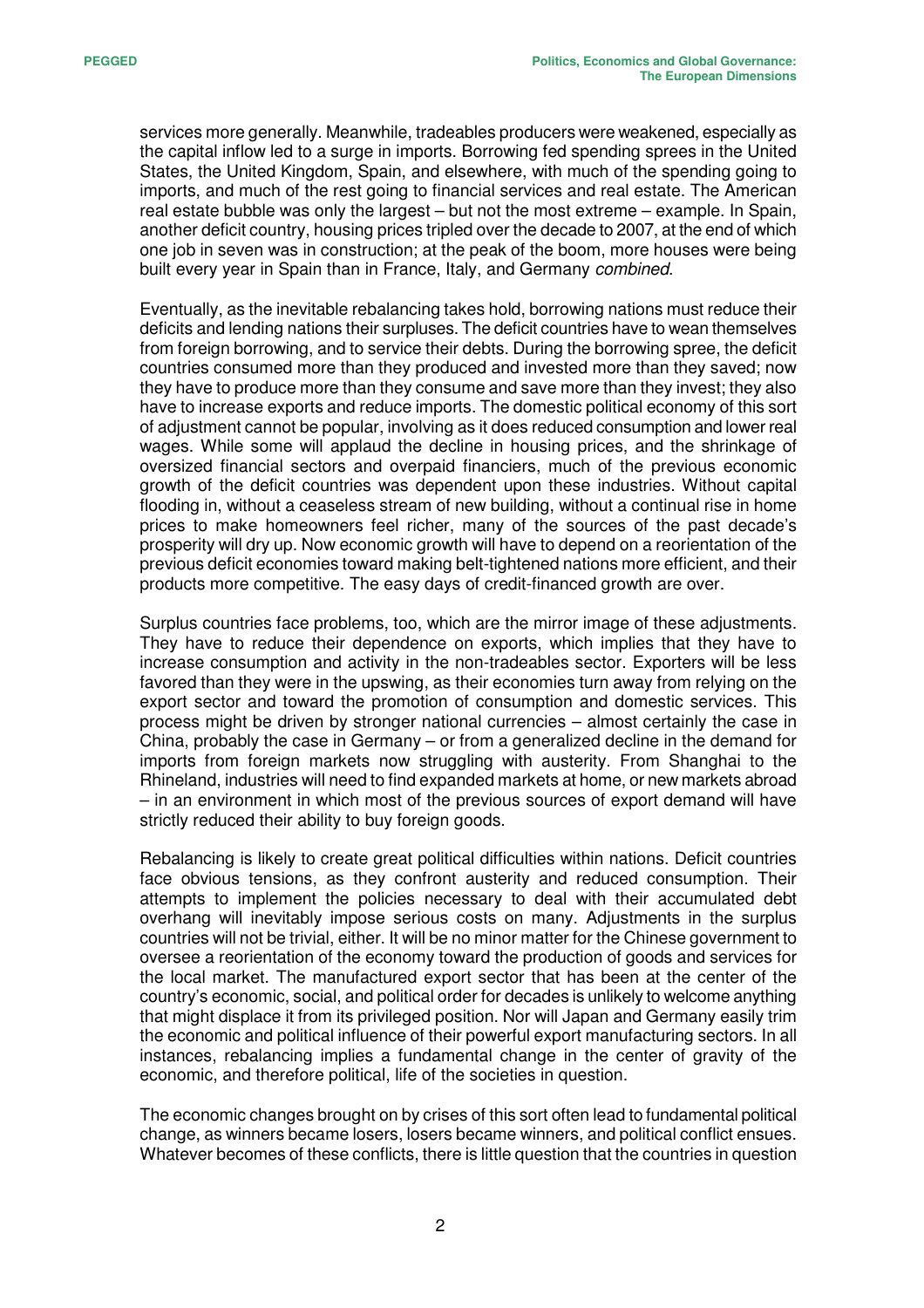will be absorbed with the domestic problems they face as they deal with the national social, political, and economic implications of rebalancing.

## **Rebalancing and international economic conflict**

As we look past the immediate future to the medium and long run, the world will adjust to a new reality, in which we cannot expect a return to the macroeconomic imbalances that have characterized the last 10 years. This raises important challenges to the political support for an open international economy.

As the major countries in the system undergo substantial economic, social, and political change, it will not be easy to sustain domestic support for global economic engagement. The new environment will threaten politically important interests in many societies. Interests under threat will resist the kinds of economic changes required for rebalancing and adjustment to take place, and for the major economic powers to maintain collaborative relations.

The threat is not so much that crassly nationalistic politicians will deliberately sabotage international cooperation. Instead, it is that well-meaning governments facing insistent demands from their constituents may be pulled toward policies that unintentionally harm their neighbors. This harm can then provoke hostile reactions, eventually dragging all parties concerned into bitter conflict.

Such conflict might begin on the monetary front. American policymakers are likely to face powerful temptations to address the country's problems, at least in part, with a bit of inflation and a bit of depreciation. Inflation will reduce the real burden of the country's enormous debt – both to itself and to others – while depreciation will help reduce the current account deficit. Both measures excite fear in foreigners, both by reducing the real value of their investments in American assets and by reducing their producers' ability to sell into the American market. Or conflict might emerge in trade policy. Countries desperate to increase exports and reduce imports might embark on aggressive unilateral moves to force open foreign markets, or attempts to close their own. Again, the response is likely to be hostile, and the results damaging.

Positive and constructive ways forward certainly exist, but finding them will not be easy. The structure of interests in the major societies will change as their economic orientation changes. These economic transformations, and the austerity measures associated with them, are difficult to manage and sustain without appropriate policies to smooth the path of adjustment. The more exposed citizens feel to the dangers these transformations entail, the more likely they are to attempt to shift the adjustment burden onto others, at home or abroad. One way to facilitate a more orderly rebalancing, then, would be to enhance the panoply of compensation mechanisms, social safety nets, and adjustment assistance available to those liable to be hardest hit by the process of rebalancing. Governments that provide adequate assistance to those who will be harmed, or who fear they will be harmed, by global economic trends, thereby reduce the risks associated with rapid economic change. This will not be easy, especially as deficit countries emerge from the crisis with even greater debt burdens than when they entered, but the alternative to compensating the dissatisfied socially is confronting them politically – never an enviable prospect.

By the same token, national governments can facilitate positive change by making political use of real and potential supporters of international economic integration. A shift from reliance on debt-financed consumption to a more productive export capability will expand the range of businesses, workers, and regions with a stake in the world economy. Just as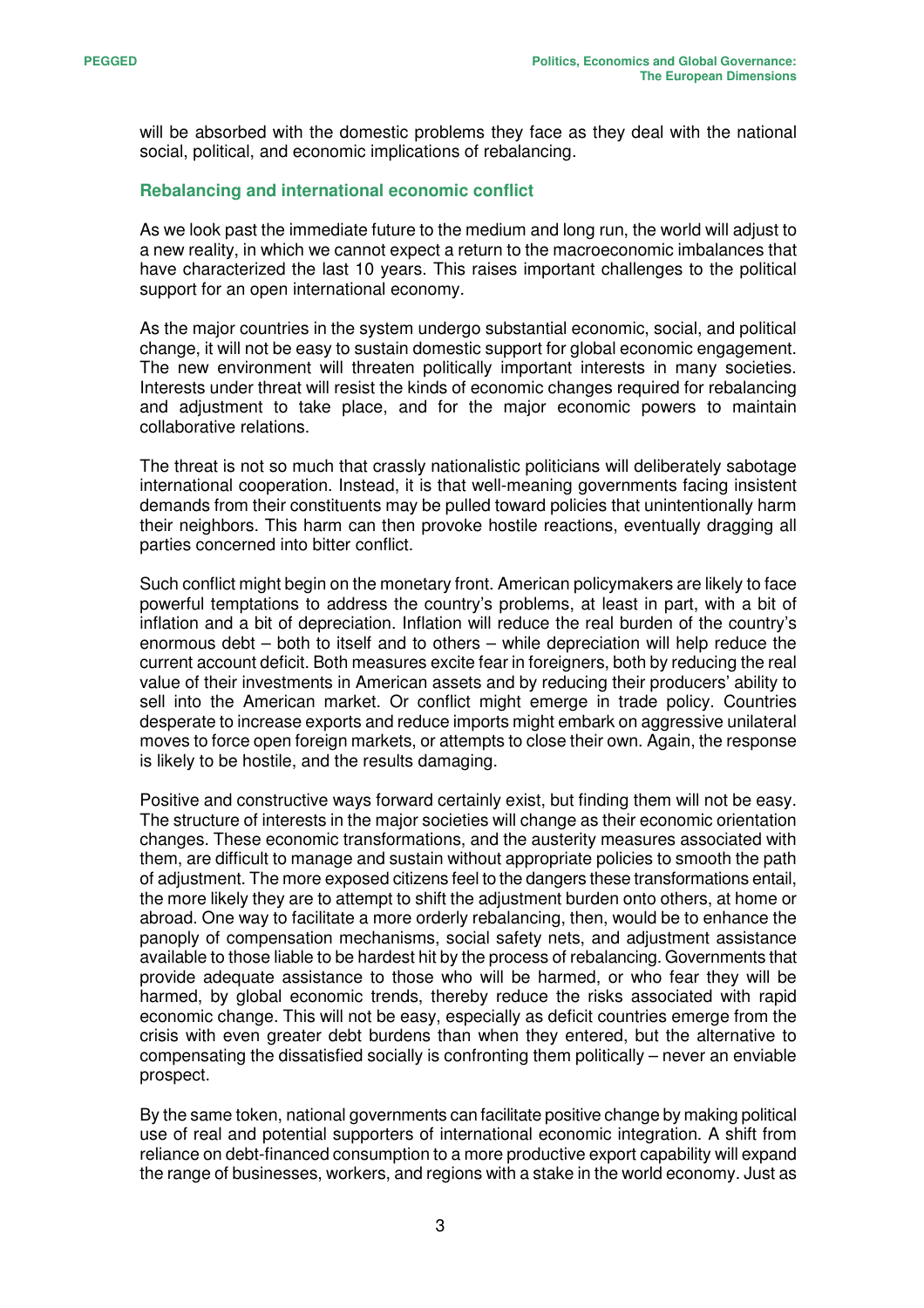opening developing countries to the world economy created or strengthened more internationally engaged groups, reorienting the previous deficit economies to search out opportunities abroad is likely to create or strengthen eventual supporters of an open international economic order. Governments can look to the beneficiaries of rebalancing, and can help mobilize them to support international economic involvement.

The institutions of international cooperation can also play a role in sustaining and strengthening the environment in which collaboration among the major powers takes place. There are always temptations to pursue national policies without regard for the externalities imposed on other countries; international institutions and international consultation can help ensure that these temptations do not lead countries down the road of international economic conflict. The International Monetary Fund (IMF) has largely focused on monitoring the behavior of developing debtor nations, on the principle that the actions of developing-country debtors can have systemic consequences. In the current setting, the more urgent task facing the world economy – and the IMF – is to monitor the behavior of rich countries, both deficit and surplus.

The Group of 20 has recognized the need for much more consistent surveillance of national macroeconomic policies, and the IMF is expected to enhance its efforts on this front. However, the attention paid to this has been limited, even desultory, as policymakers and analysts focus on the purely economic components of rebalancing –which appears to be taking place as market forces operate to reduce deficits and surpluses alike. This misses the true challenge the world faces. It is not the purely economic features of rebalancing that will be difficult: markets will clear, one way or another. It is, instead, the political implications of the coming adjustments that will test the capacity of national governments, and international institutions. If national leaders grasp the political stakes, they may manage the unwinding of imbalances in a way that reinforces an open international economic order. If they fail to grasp those stakes, the recent financial crisis may be a harbinger of even greater dangers to come.

## **References:**

Jeffry A Frieden, (2009), 'The crisis and beyond: Prospects for international economic cooperation', PEGGED Policy Paper No 5.

## **About the author:**

**Jeffry A. Frieden** is Professor of Government at Harvard University. He specializes in the politics of international monetary and financial relations. Frieden's most recent book is *Global Capitalism: Its Fall and Rise in the Twentieth Century* (2006). He is also the author of *Banking on the World: The Politics of American International Finance* (1987), of *Debt, Development, and Democracy: Modern Political Economy and Latin America, 1965 1985* (1991), and is the editor or co-editor of over a dozen other books on related topics. His articles on the politics of international economic issues have appeared in a wide variety of scholarly and general-interest publications.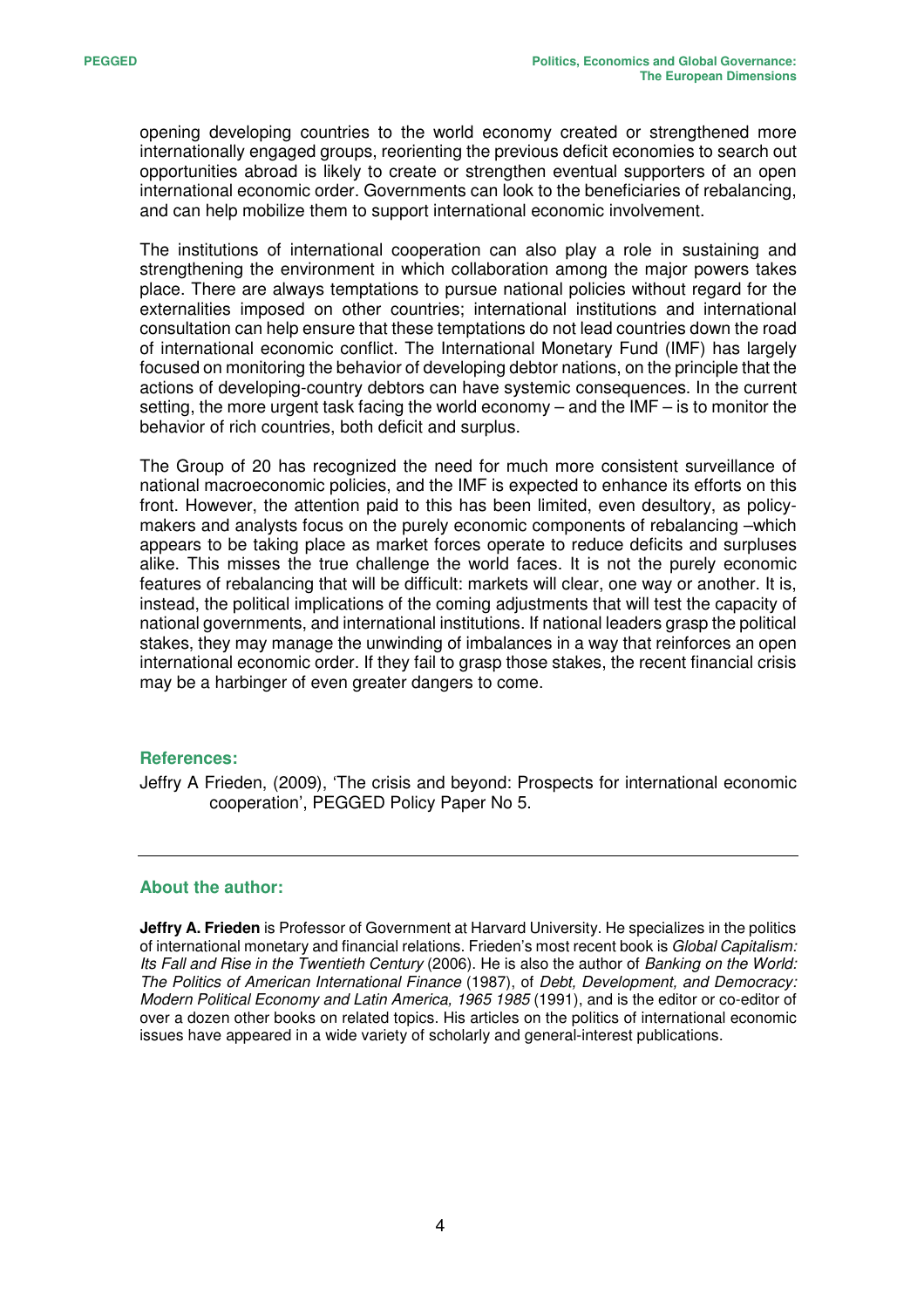

Politics, Economics and Global Governance: The European Dimensions

|                                             | People | <b>Events</b>      | <b>Topics</b>                                                                                                                                                                                                                                                                                                                                                                                                                                                                                                                                                                                                                                                                                                                                                         | <b>Publications</b>                                                                                                                                                                                                                                         | <b>Partners</b> | Jobs: | Data | About |  |
|---------------------------------------------|--------|--------------------|-----------------------------------------------------------------------------------------------------------------------------------------------------------------------------------------------------------------------------------------------------------------------------------------------------------------------------------------------------------------------------------------------------------------------------------------------------------------------------------------------------------------------------------------------------------------------------------------------------------------------------------------------------------------------------------------------------------------------------------------------------------------------|-------------------------------------------------------------------------------------------------------------------------------------------------------------------------------------------------------------------------------------------------------------|-----------------|-------|------|-------|--|
|                                             |        |                    |                                                                                                                                                                                                                                                                                                                                                                                                                                                                                                                                                                                                                                                                                                                                                                       | <b>PROJECT IDENTITY</b>                                                                                                                                                                                                                                     |                 |       |      |       |  |
| <b>Objectives of the</b><br><b>Research</b> |        |                    | Increasing global integration processes involve a rapid<br>intensification of cross-border and cross-sectoral economic<br>affecting<br>distributional<br>linkages,<br>patterns<br>the<br>and<br>costs/benefits for the full range of economic agents and<br>constituencies. Furthermore, these linkages have often<br>dramatic effects on the preferences, interests and capacities<br>of a wide range of actors in the global market, across<br>institutional layers (national, regional and international). Such<br>an evolution challenges the sustainability of existing political<br>and social structures and systems of governance, posing<br>important dilemmas in terms of legitimacy and sustainability.<br>The project is organised in four work packages: |                                                                                                                                                                                                                                                             |                 |       |      |       |  |
|                                             |        |                    |                                                                                                                                                                                                                                                                                                                                                                                                                                                                                                                                                                                                                                                                                                                                                                       | WP1 International macroeconomic governance;<br>WP2 Globalization and financial stability;<br>WP3 The integration of markets for trade in goods and<br>services;<br>WP4 Migration and the mobility of labour.                                                |                 |       |      |       |  |
|                                             |        |                    | Each of the four research domains admits of at least three<br>conceptual dimensions of research which require integration,<br>hence a second reason for interdisciplinarity and integrated<br>research teams. Underlying governance and policy problems<br>are dynamic economic relationships, whose distributional<br>consequences provide the initial key to understanding shifting<br>patterns of preferences, old and emerging conflicts of interest,<br>and institutional shortcomings.                                                                                                                                                                                                                                                                          |                                                                                                                                                                                                                                                             |                 |       |      |       |  |
|                                             |        | <b>Coordinator</b> |                                                                                                                                                                                                                                                                                                                                                                                                                                                                                                                                                                                                                                                                                                                                                                       | Professor David Vines, Oxford University, UK                                                                                                                                                                                                                |                 |       |      |       |  |
|                                             |        | <b>Consortium</b>  | ٠                                                                                                                                                                                                                                                                                                                                                                                                                                                                                                                                                                                                                                                                                                                                                                     | The Graduate Institute of International and Development<br>Studies, IHEID, Switzerland<br>European Center for Advanced Research in Economics<br>and Statistics, ECARES, Belgium<br><b>CEPREMAP, France</b><br>Centre for Economic Policy Research, CEPR, UK |                 |       |      |       |  |